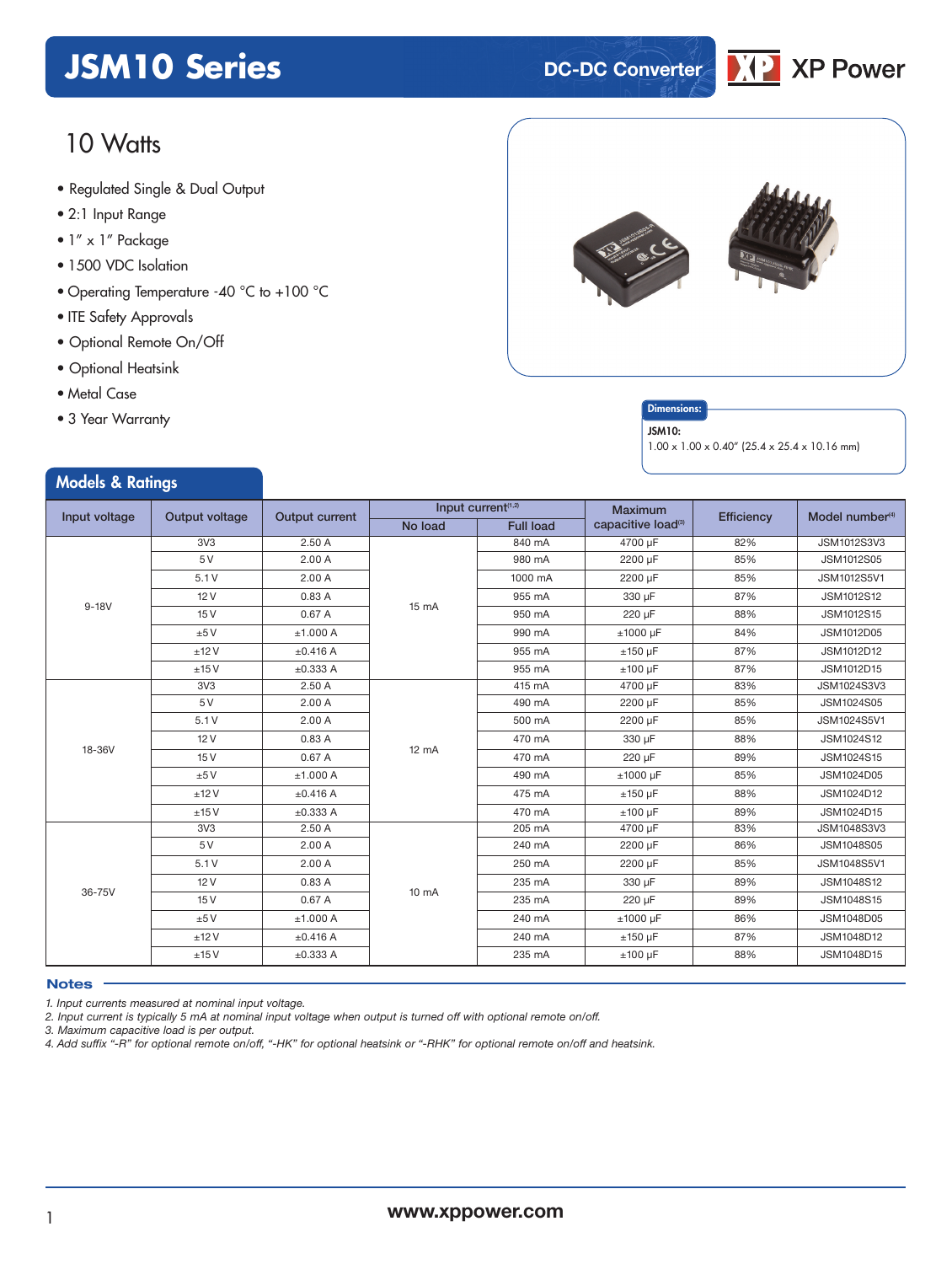# **JSM10 Series**



Input

| Characteristic       | <b>Minimum</b>                                                                               | <b>Typical</b> | Maximum | <b>Units</b> | <b>Notes &amp; Conditions</b> |
|----------------------|----------------------------------------------------------------------------------------------|----------------|---------|--------------|-------------------------------|
|                      | 9.0                                                                                          |                | 18      | <b>VDC</b>   | 12 V nominal                  |
| Input Voltage Range  | 18.0                                                                                         |                | 36      | <b>VDC</b>   | 24 V nominal                  |
|                      | 36.0                                                                                         |                | 75      | <b>VDC</b>   | 48 V nominal                  |
| Input Filter         | Internal Pi type                                                                             |                |         |              |                               |
|                      |                                                                                              |                | 25      | VDC for 1 s  | 12 V models                   |
| Input Surge          |                                                                                              |                | 50      |              | 24 V models                   |
|                      |                                                                                              |                | 100     |              | 48 V models                   |
|                      | ON at >9V, OFF at <8.5 V                                                                     |                |         | 12 V models  |                               |
| Undervoltage Lockout | ON at >18V, OFF at <17V                                                                      |                |         | 24 V models  |                               |
|                      | ON at >36V, OFF at <34 V                                                                     |                |         | 48 V models  |                               |
| Remote On/Off        | ON: Logic high (3.5-12 V) or open circuit<br>OFF: Logic low (<1.2 V) or short pin 2 to pin 6 |                |         |              |                               |

| Output                          |                |                |                     |               |                                                                                                  |
|---------------------------------|----------------|----------------|---------------------|---------------|--------------------------------------------------------------------------------------------------|
| Characteristic                  | <b>Minimum</b> | <b>Typical</b> | Maximum             | <b>Units</b>  | <b>Notes &amp; Conditions</b>                                                                    |
| Output Voltage                  | 3.3            |                | 30                  | <b>VDC</b>    | See Models and Ratings table                                                                     |
| Initial Set Accuracy            |                |                | ±2.0                | $\frac{0}{0}$ | At full load                                                                                     |
| Output Voltage Balance          |                |                | ±2.0                | $\%$          | For dual output with balanced laods                                                              |
| Minimum Load                    |                |                |                     | A             | No minimum load required                                                                         |
| Line Regulation                 |                |                | ±1.0                | $\frac{0}{0}$ | From minimum to maximum input at full load                                                       |
| Load Regulation                 |                |                | $\pm 0.5 / \pm 1.0$ | $\frac{0}{0}$ | Single / Dual output, from 0 to full load                                                        |
| <b>Cross Regulation</b>         |                |                | ±5.0                | $\frac{0}{0}$ | On dual output models when one load is varied between<br>25% and 100% and other is fixed at 100% |
| <b>Transient Response</b>       |                | 3              | 5                   | % deviation   | Recovery within 1% in less than 300 us for a 25% load<br>change.                                 |
| Ripple & Noise                  |                | 80/100         |                     | mV pk-pk      | 3.3 & 5V output / other models. 20 MHz bandwidth.<br>Measured using 0.47 µF ceramic capacitor.   |
| Overload Protection             |                | 150            |                     | $\%$          |                                                                                                  |
| <b>Short Circuit Protection</b> |                |                |                     |               | Continuous Trip & Restart (Hiccup mode), with auto recovery                                      |
| Maximum Capacitive Load         |                |                |                     |               | See Models and Ratings table                                                                     |
| <b>Temperature Coefficient</b>  |                |                | 0.02                | $%$ /°C       |                                                                                                  |

#### **General** Characteristic **Minimum Typical Maximum Units Notes & Conditions** Efficiency 85 % See Models and Ratings table Isolation: Input to Output 1500/1800 VDC 60 s/1 s Isolation Resistance 10<sup>9</sup> 10<sup>9</sup> 2000 1 At 500 VDC<br>Isolation Capacitance 2000 pF Isolation Capacitance 2000 pF<br>
Switching Frequency 2000 kHz Switching Frequency Power Density **Natural Contract Contract Contract Contract Contract Contract Contract Contract Contract Contract Contract Contract Contract Contract Contract Contract Contract Contract Contract Contract Contract Contract C** Mean Time Between Failure **2.5** 2.5 MHrs MIL-HDBK-217F, +25 °C GB Weight **12.03 (15.0) lb** (g)

#### **Environmental**

| Characteristic               | <b>Minimum</b> | <b>Typical</b> | <b>Maximum</b> | <b>Units</b> | <b>Notes &amp; Conditions</b> |
|------------------------------|----------------|----------------|----------------|--------------|-------------------------------|
| <b>Operating Temperature</b> | $-40$          |                | $+100$         | °C           | See Derating Curve.           |
| Storage Temperature          | $-50$          |                | $+125$         | °C           |                               |
| Case Temperature             |                |                | $+100$         | °C           |                               |
| Humidity                     |                |                | 95             | %RH          | Non-condensing                |
| Cooling                      |                |                |                |              | Natural convection            |

### EMC: Emissions

| Phen<br>omenon | <b>Jandard</b> | <b>Test Level</b> | <b>Conditions</b><br><b>Note</b> |
|----------------|----------------|-------------------|----------------------------------|
| Conducted<br>. | EN55022<br>™u. | Class A           |                                  |